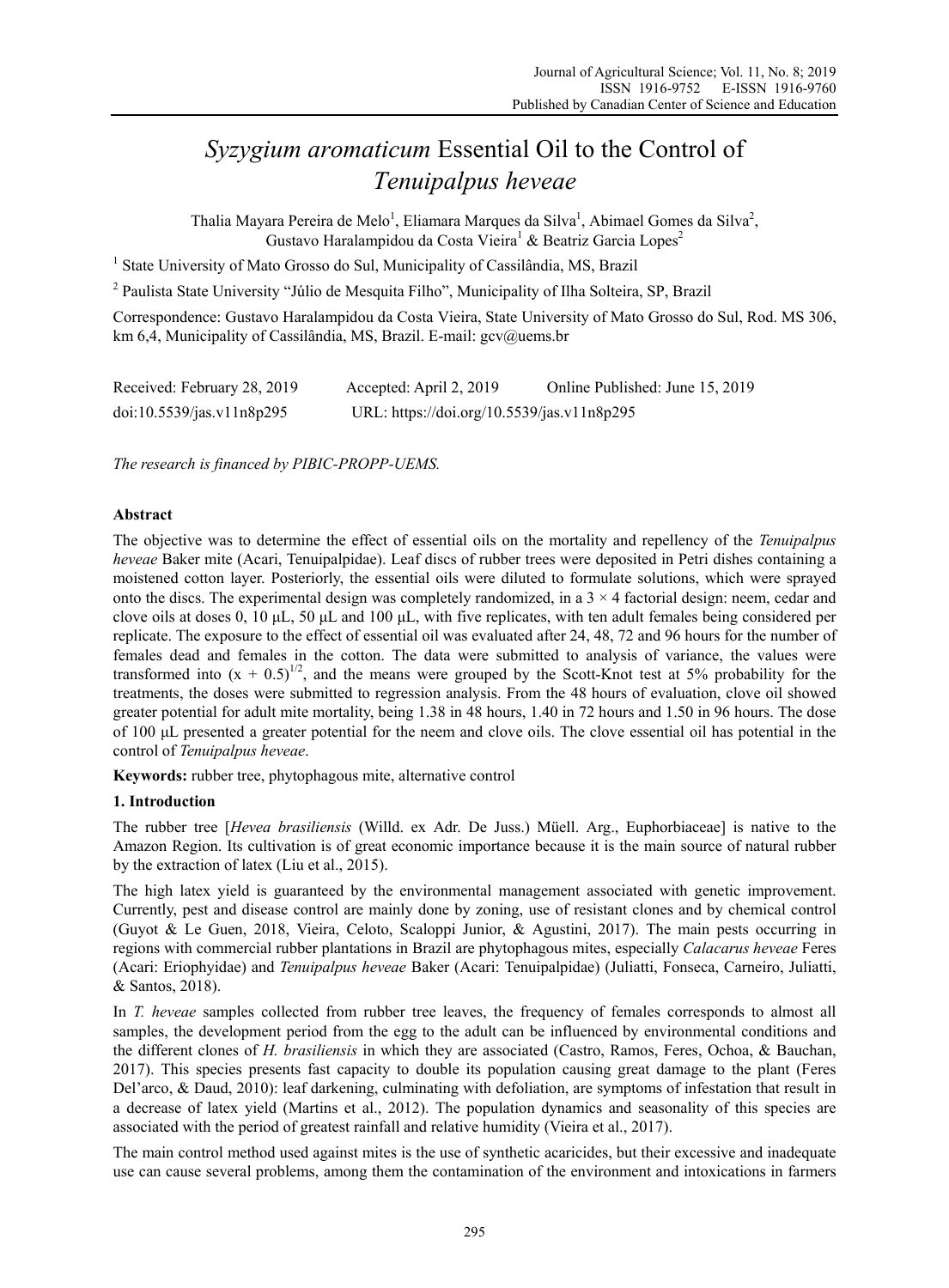and consumers, these products also present low selectivity to natural enemies, which results in a decrease of the richness and diversity of local species (Moraes & Flechtmann, 2008). Thus, other forms of disease and pest management should be considered (Alvarenga & Carmo, 2014, Yessinou et al., 2016) such as the use of biological control or less toxic substances, such as extracts and essential oils of vegetable origin (Halfeld-Vieira, Marinho-Prado, Nechet, Morandi, & Bettiol, 2016).

Essential oils are defined according to the International Standart Organization (ISO) as products originating from vegetable parts after the water vapor drag process. The compounds found in each essential oil vary according to the species and structure from which it was extracted, among its main components are simple alcohols, aldehydes, ketones, phenols, esters and organic acids (Santurio et al., 2007). The use of essential oil and its effect on pest control is of agricultural interest and is reported in several studies (Barbosa, Dias, Guerra, & Vieira, 2018; Jayakumar, Arivoli, Raveen, & Tennyson, 2017; Lucca, Nóbrega, Alves, Cruz-Silva, & Pacheco, 2015).

Vegetables such as neem, cedar and clove allow the extraction of essential oils studied for the control of pests and diseases in agricultural systems. The neem (*Azadirachta indica* A. Juss) and the cedar (*Cedrela odorata* L.) are trees belonging to the family Meliaceae (Neves, Oliveira, & Mohn, 2003). They have as main metabolic secondary to azadirachtin, a substance with high insecticidal and acaricidal action and very low toxicity to man (Mansour, Ascher, & Abo-Moch, 1997). The clove, *Syzygium aromaticum* (L.) Merrill and Perry (Myrtaceae), is distinguished by the essential oil with insecticidal potential for the control of pests because in its chemical composition there is the compound eugenol (Jairoce et al., 2016; Hong, Perumalsamy, Jang, Na, & Ahn, 2018).

Studies with essential oils are basic to developing products to control pest infestations. These have advantages because of their low toxicity in mammals and because they cause a much lower environmental impact when compared to conventional products (Jia, He, Wang, Dai, & Zhu 2018; Pavela, 2016). Given these assumptions, this work aimed to determine the effect of different essential oils on *Tenuipalpus heveae* mite mortality and repellency.

## **2. Material and Methods**

The study was developed at the Laboratory of Entomology of the State University of Mato Grosso do Sul, Cassilandia-MS ( $19^{\circ}06'48''$  S and  $51^{\circ}44'03''$  W).

The sensitivity test of mites to essential oils was conducted according to the methodology used by Tabet (2011), with changes in the mode of application of essential oil solutions. The mites were obtained from a field of the rubber tree, RRIM 600 clone, of approximately eight years of implantation, located at Experimental Farm of the State University of Mato Grosso do Sul, Cassilandia-MS.

Leaf discs 5 cm in diameter were deposited in 9 cm diameter Petri dishes containing a cotton layer moistened with distilled water. With a stylet the excess of mites from the leaf discs was removed, leaving only the number of individuals to be evaluated.

With a graduated micropipette, the essential oils were dosed and then diluted at the concentrations of 0, 10, 50 and 100  $\mu$ L L<sup>-1</sup>. To breakage the water tensions a drop of Twin<sup>®</sup> was used in each mixing. The essential oils were sprayed onto the leaf discs with a hand sprayer at a dose of 2 ml. The plates were kept in an air-conditioned room, at a temperature of 25.0 $\pm$ 2.0 °C, relative humidity of 65.0 $\pm$ 10.0% and 14h of photophase.

Evaluations were performed after 24, 48, 72 and 96 hours, recording the number of dead females in the disk and the number of dead females in the wet cotton. This mortality in cotton is indicative of the effect of product repellency.

For the calculation of corrected mortality percentages (Mc%), the Abbott equation was used (Nakano, Silveira Neto, & Zucchi, 1981) modified by Tabet (2011):

$$
Mc\% = \frac{T - 1}{T} \times 100
$$
 (1)

where,  $T =$  number of live females + females found in the moistened cotton, in the control treatment (spraying with deionized water),  $I =$  number of live females  $+$  females found in the cotton moistened in the treatment tested.

This calculation considers that females found in the moist cotton could be alive if they had not fallen into the water barrier.

The percentages of repellency (Rc%) were calculated by the equation of Abbott (Nakano et al., 1981) modified by Tabet (2011):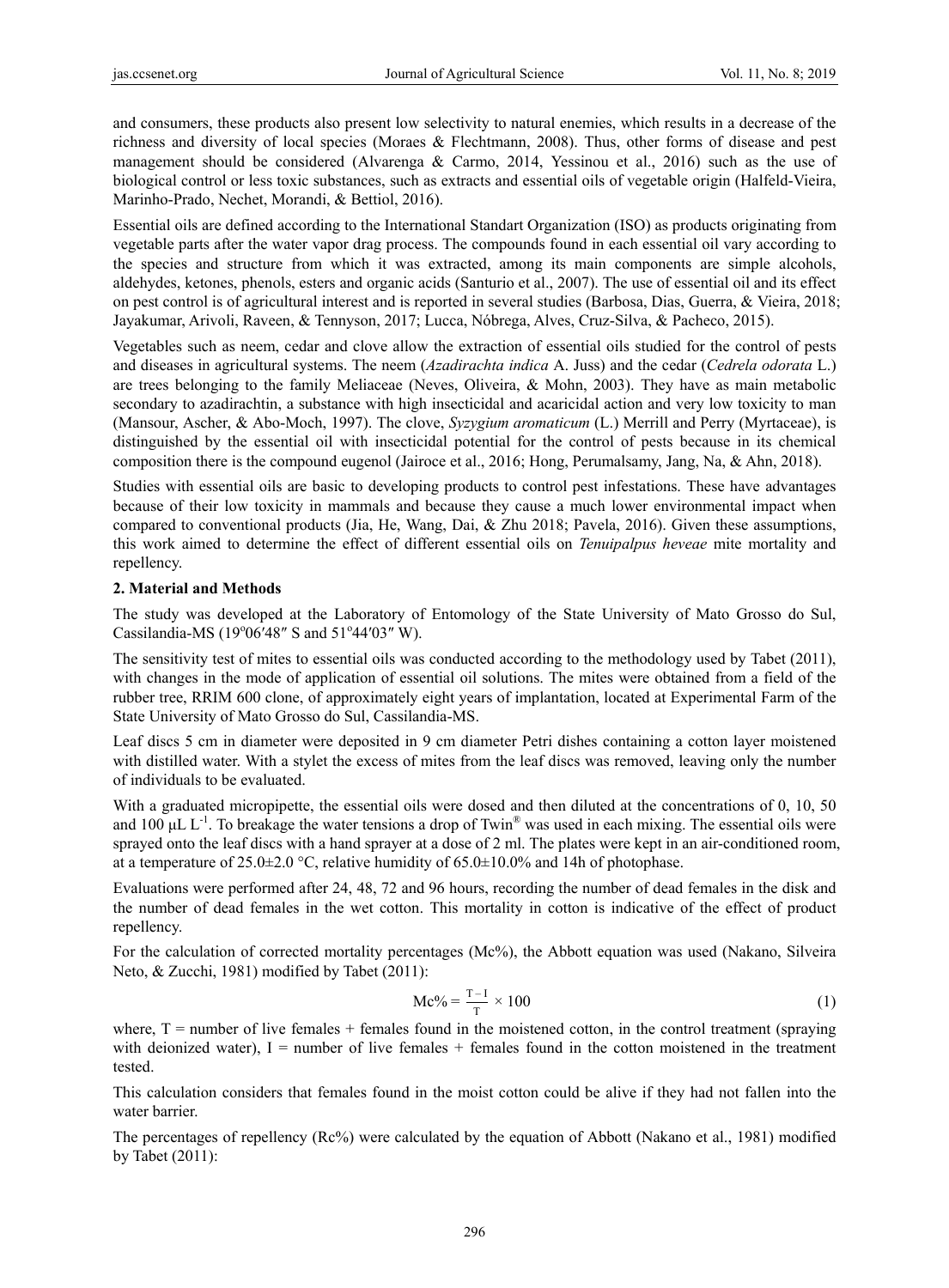$$
Re\% = \frac{T - I}{T} \times 100
$$
 (2)

where,  $T =$  number of live females  $+$  dead females on the disc, in the control treatment (spraying with deionized water),  $I =$  number of live females + females dead on the disc in the treatment tested. This calculation considers that the treatments repelled the females found in moist cotton.

The experimental design was completely randomized in a  $3 \times 4$  factorial design (neem, cedar and clove oils) at doses of (0, 10 μL, 50 μL, and 100 μL), with five replicates, considering ten mites by replication. Data were submitted to analysis of variance by statistical software Sisvar (Ferreira, 2011). For the analysis, the values of the number of dead females on the disc and the number of dead females in the wet cotton were transformed into (x +  $0.5$ <sup>1/2</sup>, and the means were grouped by the Scott-Knot test at 5% of probability, for treatments and regression for doses.

### **3. Results and Discussion**

There was no interaction between the factor oils and doses in adult mortality; in this way, the influence of the treatments was analyzed independently.

About the evaluations in the periods of 24, 48 and 96 hours (Table 1), the different essential oils caused mortality in the adult females of *T. Heveae*. Higher values of mortality in the adult females of *T. Heveae*. were observed with the use of clove essential oil when compared to the two other essential oils in all evaluated periods. The other two treatments showed similar results among themselves. The analysis of adult females in cotton (AFC) presented results that were statistically similar in all evaluated periods.

Table 1. Number of dead adult females (DAF) and adult females in the cotton (AFC) of *Tenuipalpus heveae* sprayed with different oils, in the periods of 24, 48 and 96 hours. Cassilandia, 2017

| Treatment                       | DAF   | <b>AFC</b>               | DAF               | AFC.                             | DAF                      | <b>AFC</b> |  |
|---------------------------------|-------|--------------------------|-------------------|----------------------------------|--------------------------|------------|--|
|                                 |       | $------ 24 h$ ---------- |                   | ------------ $48 h$ ------------ | $------ 96 h$ ---------- |            |  |
| Cedar                           | 1.19b | 1.04                     | 1.09b             | 1.08                             | 1.22b                    | 1.06       |  |
| Clove                           | 1.38a | 1.04                     | 1.40a             | 1.08                             | 1.50a                    | 1.01       |  |
| Neem                            | 1.15b | 1.06                     | 1.17 <sub>b</sub> | 1.06                             | 1.10b                    | 1.06       |  |
| Coefficient of variation $(\%)$ | 20.16 | 14.56                    | 19.56             | 15.72                            | 19.56                    | 15.72      |  |

*Note.* Means followed by the same letter belong to the same group by the Scott-Knot test ( $P = 0.05$ ). The data were transformed by  $(x + 0.5)^{1/2}$ .

The statistical relationship between clove oil doses and *T. heveae* mortality were tested to evaluate the ratio of clove oil (dose) concentrations and the exposure period of the mite to this agent. From the regression tests considered up to the fourth order, it was not possible to find a regression model that demonstrates the behavior of mite mortality by the effect of clove oil concentrations for 24 hours of exposure significantly. The following criteria were used to consider the regressions: satisfactory  $R^2$  (> 70), the p-value of the regression presented significance  $( $0.05$ )$ , and a p-value of deviations from the regression analysis used compared to the next order presented p-value not significant (p-value  $> 0.05$ ). Thus, in the Table 2 are presented the statistical characteristics of the regression model, as well as the means of the dependent variables and behavior of the effect of the doses used on the adult mite mortality for evaluations of 48, 72 and 96 hours of application. The effect of the four doses of clove oil (0.10, 50 and 100  $\mu$ L L<sup>-1</sup>) was analyzed by the use of the regression test up to the fourth order. According to  $\mathbb{R}^2$ , it was observed that more than 80% of the data are adjusted to the regression models used, and the linear model is adequate for the mortality of the mites at different periods of exposure to the oil doses (Figure 1).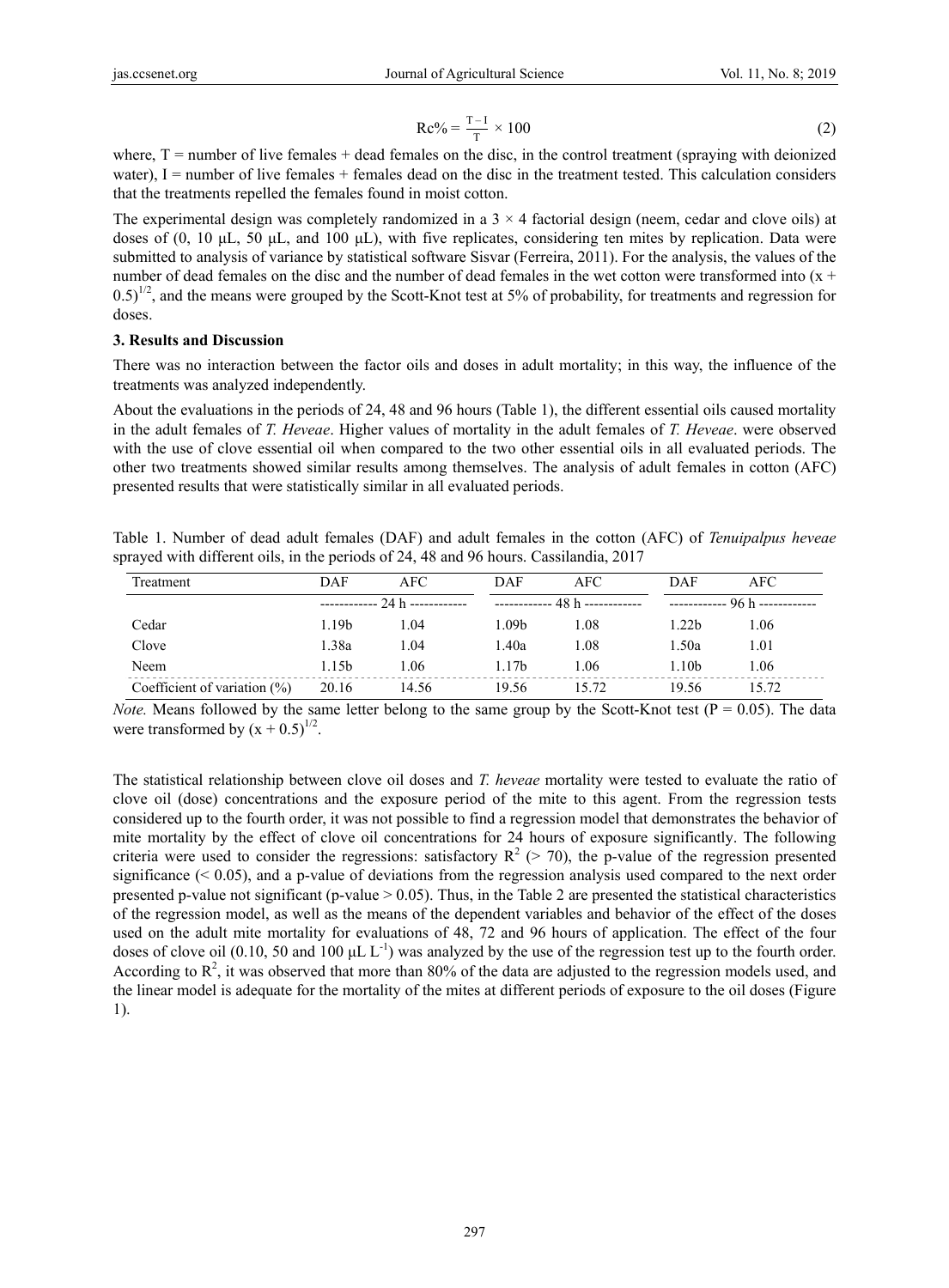|                                           | Time of exposure |                       |              |  |  |
|-------------------------------------------|------------------|-----------------------|--------------|--|--|
| Concentration ( $\mu$ L L <sup>-1</sup> ) | 48 h             | 72 h                  | 96 h         |  |  |
| 0                                         | 0.707            | 0.707                 | 0.707        |  |  |
| 10                                        | 1.088            | 1.088                 | 1.017        |  |  |
| 50                                        | 1.439            | 1.496                 | 1.264        |  |  |
| 100                                       | 1.568            | 1.721                 | 2.008        |  |  |
| Equation P-value                          | $0**$            | $0**$                 | $0**$        |  |  |
| Deviation P-value                         | $0.182^{ns}$     | $0.336$ <sup>ns</sup> | $0.188^{ns}$ |  |  |
| Average                                   | 1.20             | 1.25                  | 1.25         |  |  |
| Coefficient of variation $(\%)$           | 20.12            | 25.00                 | 21.71        |  |  |

Table 2. Means of the effect of clove oil doses on the mortality of T. heveae due to the time of exposure to these doses

In the evaluation of the exposure of the mite to the oil (Figure 1), it was observed that, in general, the increase of the doses resulted in an increase in the mortality of the sample of adult mite females in the three evaluated periods and, therefore, the higher mortality was observed in mites that were exposed to the dose of 100  $\mu$ L L<sup>-1</sup>. According to Andrade and Nascimento (2012) the control of *Varroa destructor* (Acari: Varroidae) mite showed higher mortalities in the concentrations of 200  $\mu$ L L<sup>-1</sup> of clove oil causing 87.5% mortality of *V. destructor* mite while at the dose of 10 and 50  $\mu$ L L<sup>-1</sup> of this oil resulted in 75% mortality of the mite.



clove ess sential oil (x-ax xis)

About the percentage of corrected mortality (Table 3), it can be observed that in 24 hours, the neem oil in the dose of 100  $\mu$ L L<sup>-1</sup> was the one that obtained a greater percentage of mortality (10,42) and corrected repellency (24,49). In 48 hours, clove oil was the one that affected the mortality of females of *T. heveae*, causing mortality of 14 and 18% in doses of 50 and 100  $\mu$ L L<sup>-1</sup>. It is observed that the cedar essential oil obtained negative values on the mortality of the mite, independent of the dose used. At 72 hours after the spraying of oils, showed that the highest corrected mortalities values in neem oil, 10% at doses of 100  $\mu$ L L<sup>-1</sup>, and for clove essential oil 14% and 24%, respectively, at doses of 50 and 100  $\mu$ L L<sup>-1</sup>. During this period, no evaluated oil showed a repellent effect.

It was reported by Schlesener, Duarte, Guerrero, Cunha and Nava (2013), high corrected mortality caused by the neem oil spraying on *Tetranychus urticae* (Acari: Tetranychidae). This same effect was not observed in this study. In the study of the *Varroa destructor* mite, a parasite of *Apis melifera* L. (Hymenoptera: Apidae), it was verified that the oil of clove has an acaricidal effect on this species without affecting the bees. Different doses of clove oil presented relevant results on the mortality of mites: a dose of 10  $\mu$ L and 50  $\mu$ L resulted in a mortality rate of 75%, in the dose of 200  $\mu$ L, the mortality values were 87.5% for clove oil.

The highest corrected mortality value (33%) was observed in the period of 96 hours with clove oil use at the dose of 100  $\mu$ L L<sup>-1</sup> (Table 3 Although this value is considered low, it is still higher than what was reported by Tabet (2011) in the mortality of *T. urticae* females under clove essential oil spraying.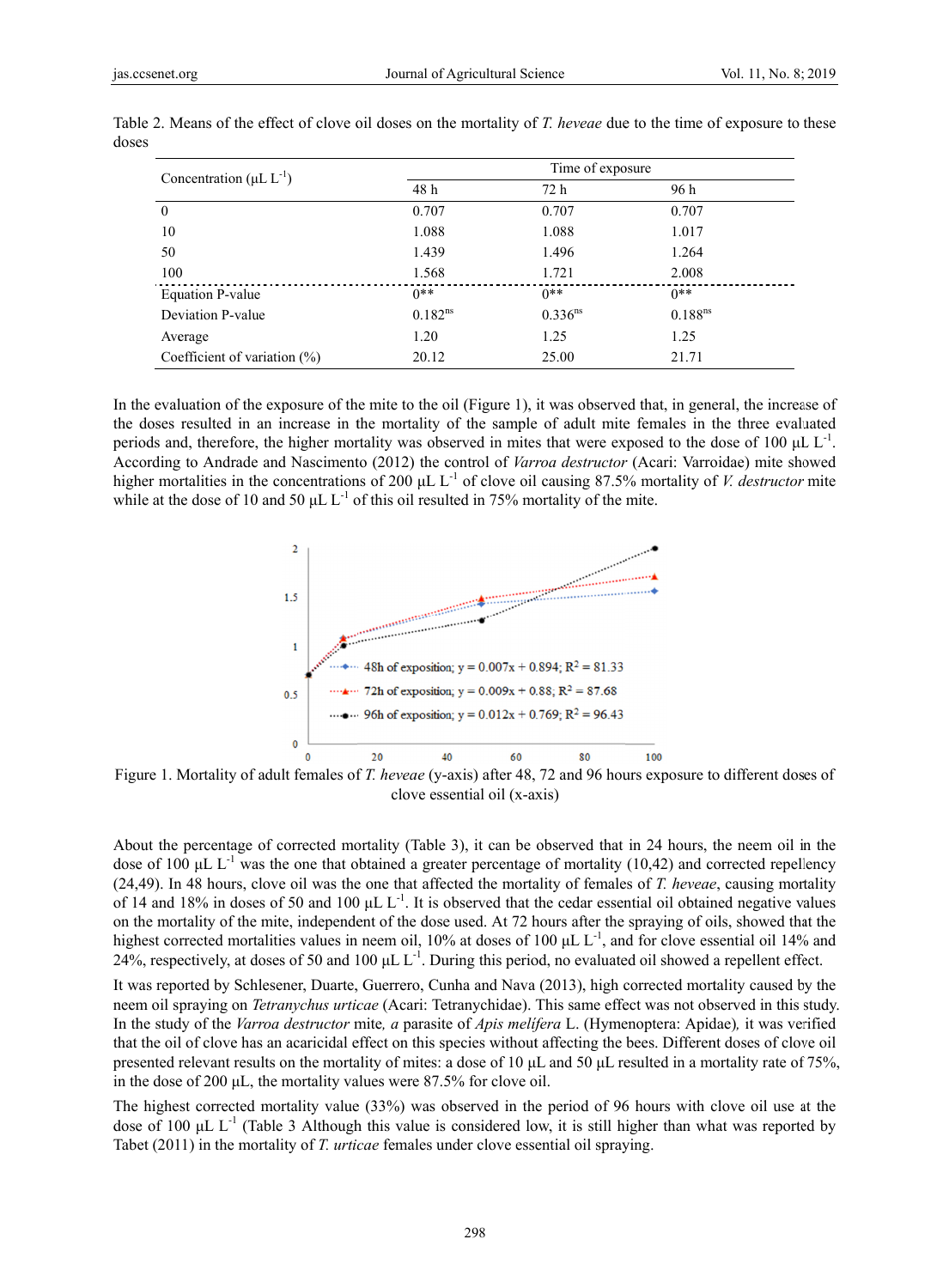| Treatments            |       |     | 24 hours     |               | 48 hours |                | 72 hours         |          | 96 hours |                  |
|-----------------------|-------|-----|--------------|---------------|----------|----------------|------------------|----------|----------|------------------|
|                       |       |     | $Mc(\%)$     | $Rc(\%)$      | $Mc(\%)$ | $Rc(\%)$       | $Mc(\%)$         | $Rc(\%)$ | $Mc(\%)$ | $Rc(\%)$         |
| Dose $(\mu L L^{-1})$ | Neem  | 10  | $\Omega$     | 2.04          | $\theta$ | $\theta$       | $\overline{c}$   | $-2.04$  | 2.17     | 2                |
|                       |       | 50  | $-2.08$      | $\theta$      | 6        | 2              | 6                | $-2.04$  | 2.17     | 2                |
|                       |       | 100 | 10.42        | 24.49         | 10       | $-4$           | 10               | 2.04     | 4.35     | 2                |
|                       | Cedar | 10  | $-4.26$      | $\theta$      | $-4.26$  | $\theta$       | $-2.04$          | $-2.08$  | 2        | 2                |
|                       |       | 50  | $-2.13$      | 4             | $-2.13$  | 2              | $\boldsymbol{0}$ | $-2.08$  | 2        | $\boldsymbol{0}$ |
|                       |       | 100 | $\mathbf{0}$ | 4             | 2.13     | $\overline{c}$ | 4.08             | $-4.16$  | 6        | 4                |
|                       | Clove | 10  | 4.08         | $\mathcal{L}$ | 8        | $\theta$       | 6                | $\theta$ | 2.08     | $\theta$         |
|                       |       | 50  | $\theta$     | $\mathbf{0}$  | 14       | $\overline{c}$ | 14               | $\theta$ | 8.33     | $\mathbf{0}$     |
|                       |       | 100 | 10.2         | 6             | 18       | $\overline{c}$ | 24               | $\theta$ | 33.33    | $\theta$         |

Table 3. Corrected mortality corrected percentages (Mc) and percentage of repellency (Rc) after spraying with plant extracts in samples of *T. heveae*

The presence of Eugenol is responsible for action in the control of agricultural pests and according to Kheradmand, Beynaghi, Asgari, and Garjan (2015), this plant can present almost 80% of this substance. In a study with *Rhipicephalus* (Boophilus) *microplus* (Acari: Ixodidae), it was observed that the use of clove oil at the dose of 100 mg mL<sup>-1</sup> presented 100% efficiency, as well as the same dose of synthetic Eugenol, in adult mortality of ectoparasite (Ferreira et al., 2018) that is usually controlled with the use of commercial acaricides (Yessinou et al., 2016). The rapid action of clove oil on mites may indicate that its mechanism of action is neurotoxic (Isman, 2006). However, Moraes and Flechtmann (2008) report that essential oils penetrate the body of the mites by breathing that is, it penetrates the body of these arthropods through the cuticle, the only respiratory surface of these organisms.

The results of this work demonstrated that the mortality of adult mites was proportional to the dose of clove oil used. Similar results for adult mortality, in addition to the repellent effect, were reported for the control of the mite *Tetranychus urticae* (Kheradmand et al., 2015). In addition to promising acaricide, clove oil presents an insecticidal action due to the presence of eugenyl acetate, methyl salicylate, eugenol, and eugenyl acetate. These are detrimental to the development of larvae of *Bradysia procera,* Diptera: Sciaridae (Hong et al., 2018).

According to the results demonstrated by the Mc calculation (Table 3), it is recommended new studies with larger doses to observe if the performance of the clove essential oil continues proportional to the increase of its dose. The results indicate that clove oil has the potential for use as a component of products indicated to the control of the studied mite.

## **4. Conclusions**

The results of the mortality of adult females of *Tenuipalpus heveae* treated with the clove essential oil showed that this oil can be an alternative in the phytosanitary management in *Hevea brasiliensis* affected by this phytophagous mite.

#### **References**

- Alvarenga, A. P., & Carmo, C. A. F. S. C. (2014). *Seringueira* (2nd ed., Cap. 12, pp. 595-632). Viçosa: EPAMIG Zona da Mata.
- Barbosa, M. S., Dias, B. B., Guerra, M. S., & Vieira, G. H. C. (2018). Applying plant oils to control fall armyworm (*Spodoptera frugiperda*) in corn. *AJCS, 12*(4), 557-562. https://doi.org/10.21475/ajcs.18.12. 04.pne822
- Castro, E. B., Ramos, F. A. M., Feres, R. J. F., Ochoa, R., & Bauchan, G. R. (2017). Redescription of *Tenuipalpus heveae* Baker (Acari: Tenuipalpidae) and description of a new species from rubber trees in Brazil. *Acarologia, 57*(2), 421-458. https://doi.org/10.1051/acarologia/20174166
- Feres, R. J. F., Del'arco, M., & Daud, R. D. (2010). Biological cycle of *Tenuipalpus heveae* Baker (Acari, Tenuipalpidae) on leaflets of three rubber tree clones. *Revista Brasileira de Entomologia, 54*(2), 298-303. https://doi.org/10.1590/S0085-56262010000200013
- Ferreira, D. F. (2011). Sisvar: A computer statistical analysis system. *Ciências e Agrotecnologia, 35*(6), 1039-1042. https://doi.org/10.1590/S1413-70542011000600001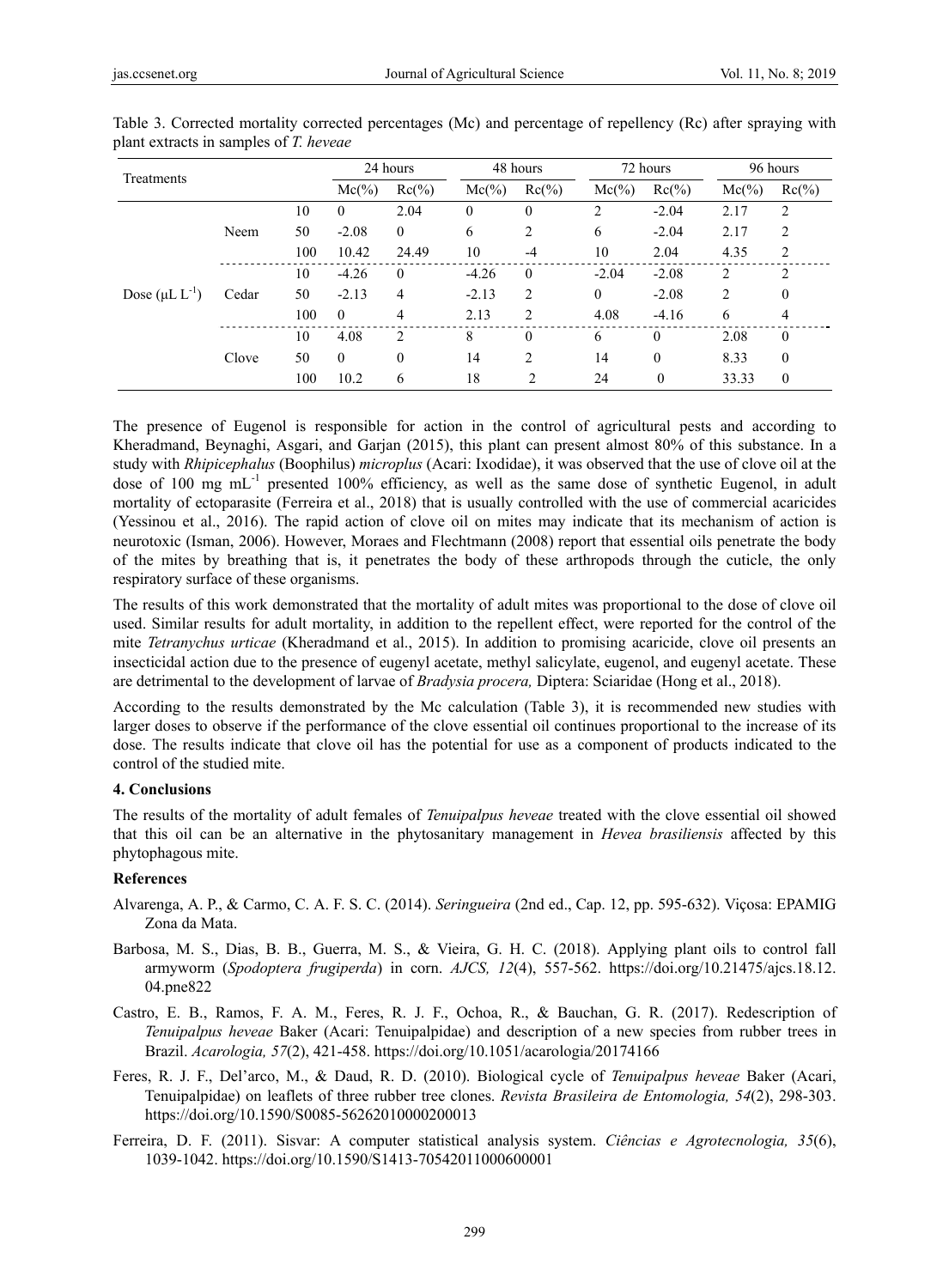- Ferreira, F. M., Delmonte, C. C., Novato, T. L. P., Monteiro, C. M. O., Daemon, E., Vilela, F. M. P., & Amaral, M. P. H. (2018). Acaricidal activity of essential oil of *Syzygium aromaticum*, hydrolate and eugenol formulated or free on larvae and engorged females of *Rhipicephalus microplus. Medical and Veterinary Entomology, 32*(1) 41-47. https://doi.org/0.1111/mve.12259
- Guyot, J., & Le Guen, V. (2018). A Review of a Century of Studies on South American Leaf Blight of the Rubber Tree. *Plant Disease, 102*(6) 1052-1065. https://doi.org/10.1094/PDIS-04-17-0592-FE
- Halfeld-Vieira, B. A., Marinho-Prado, J. S., Nechet, K. L., Morandi, M. A. B., & Bettiol, W. (2016). *Defensivos Agrícolas Naturais: Uso e perspectivas*. Brasilia: EMBRAPA.
- Hong, T., Perumalsamy, H., Jang, K., Na, E., & Ahn, Y. (2018). Ovicidal and larvicidal activity and possible mode of action of phenylpropanoids and ketone identified in *Syzygium aromaticum* bud against *Bradysia procera*. *Pesticide Biochemistry and Physiology, 145*, 29-38. https://doi.org/10.1016/j.pestbp.2018.01.003
- Isman, M. B. (2006). Botanical insecticides, deterrents, and repellents in modern agriculture and an increasingly regulated world. *Annual Review Entomology, 51*(1), 45-66. https://doi.org/10.1146/annurev.ento.51.110104. 151146
- Jairoce, C. F., Teixeira, C. M., Nunes, C. F. P., Nunes, A. M., Pereira, C. M. P., & Garcia, F. R. M. (2016). Insecticide activity of clove essential oil on bean weevil and maize weevil. *Revista Brasileira de Engenharia Agrícola e Ambiental, 20*(1), 72-77. https://doi.org/10.1590/1807-1929/agriambi.v20n1p72-77
- Jayakumar, M., Arivoli, S., Raveen, R., & Tennyson, S. (2017). Repellent activity and fumigant toxicity of a few plant oils against the adult rice weevil *Sitophilus oryzae* Linnaeus 1763 (Coleoptera: Curculionidae). *Journal of Entomology and Zoology Studies, 5*(2), 324-335.
- Jia, M., He, Q., Wang, W., Dai, J., & Zhu, L. (2018). Chemical composition and acaricidal activity of *Arisaema anurans* essential oil and its major constituents against *Rhipicephalus microplus* (Acari: Ixodidae). *Veterinary Parasitology, 216*, 59-66. https://doi.org/10.1016/j.vetpar.2018.08.006
- Juliatti, F. C., Fonseca, H. I., Carneiro, M. A. B., Juliatti, B. C. M., & Santos, L. N. (2018). Association of "green spot" and defoliation to *Tenuipalpus Heveae* incidence and chemical control screening of Hevea Brasiliensis diseases. *Bioscience Journal, 34*(5), 1274-1280. https://doi.org/10.14393/BJ-v34n5a2018- 42670
- Kheradmand, K., Beynaghi, S., Asgari, S., & Garjan, A. S. Toxicity and Repellency Effects of Three Plant Essential Oils Against Two-spotted Spider Mite, *Tetranychus urticae* (Acari: Tetranychidae). *Journal of Agricultural Science and Technology, 17*, 1223-1232.
- Liu, S., Lan, J., Zhou, B., Qin, Y., Zhou, Y., Xiao, X., … Tang, C. (2015). HbNIN2, a cytosolic alkaline/neutral-invertase, is responsible for sucrose catabolism in rubber-producing laticifers of *Hevea brasiliensis* (para rubber tree). *New Phytologist, 206*(2), 709-725. https://doi.org/10.1111/nph.13257
- Lucca, P. S. R., Nóbrega, L. H. P., Alves, L. F. A., Cruz-Silva C. T. A., & Pacheco, F. P. (2015). The insecticidal potential of *Foeniculum vulgare* Mill., *Pimpinella anisum* L. and *Caryophillus aromaticus* L. to control aphid on kale plants. *Revista Brasileira de Plantas Medicinais, 17*(4), 585-591. https://doi.org/10.1590/ 1983-084X/14\_036
- Mansour, F. A., Ascher, K. R. S., & Abo-Moch, F. (1997). Effects of Neemgard on phytophagous and predacious mites and on spiders. *Phytoparasitica, 25*, 333-336. https://doi.org/10.1007/BF02981097
- Martins, G. L. M., Vieira, M. R., Barbosa, J. C., Dini, T. A., Manzano, A. M., Alves, B. M. S., & Silva, R. M. (2012). Distribuição espacial de *Calacarus heveae* Feres na cultura da seringueira em Marinópolis-São Paulo. *Revista Árvore, 36*(2), 211-217.
- Moraes, G. J., & Flechtmann, C. H. W. (2008). *Manual de Acarologia: Acarologia básica e ácaros de plantas cultivadas no Brasil* (p. 308). Ribeirão Preto: Holos.
- Nakano, O., Silveira Neto, S., & Zucchi, R. A. (1981). *Entomologia Econômica* (p. 314). Piracicaba: Livro ceres.
- Neves, B. P., Oliveira, I. P., & Mohn, J. C. (2003). *Cultivo e Utilização do Nim Indiano* (p. 12). Santo Antônio de Goiás: EMBRAPA (Circular Técnica, 62).
- Pavela, R. (2016). History, Presence and Perspective of Using Plant Extracts as Commercial Botanical Insecticides and Farm Products for Protection against Insects—A Review. *Plant Protect Science, 52*(4), 229-241. https://doi.org/10.17221/31/2016-PPS